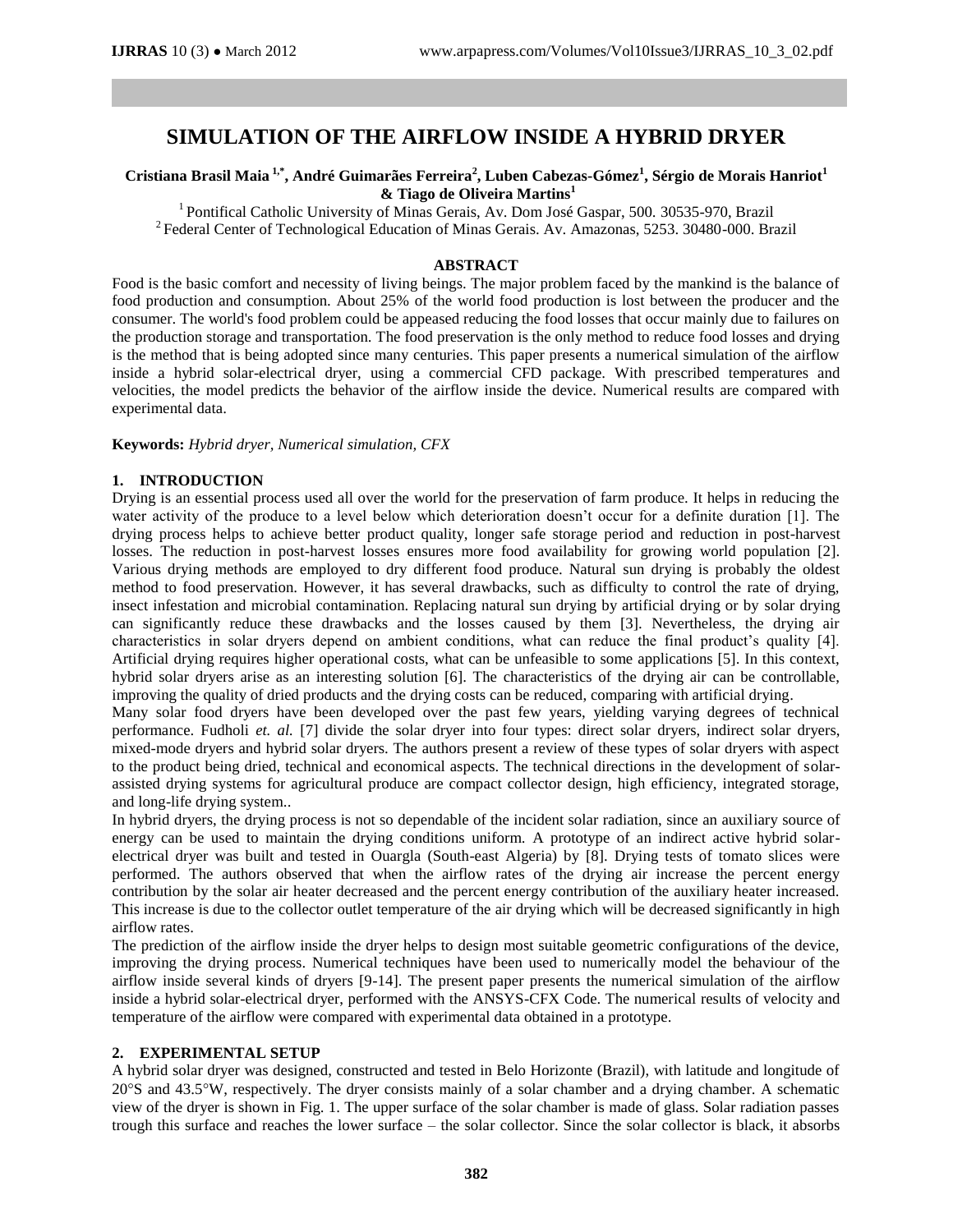most of the incident solar radiation, attaining high temperatures. The walls of the solar chamber were built with galvanized steel plates, painted in black, thermally insulated with wool glass and covered with galvanized steel plates painted in green. The solar chamber is opened at its edges, with 1.70 m of length, 1.20 m of width and 0.35 m of internal height. It is inclined at 30° from horizontal, in order to maximize the absorption of solar radiation during the winter. The solar chamber is covered with glass.



*Figure 1. Hybrid solar-electrical dryer.*

The drying chamber has 0.85 m of length, 1.20 m of width and 1.05 m of height. It was built using galvanized steel plates, thermally insulated with wool glass and covered with galvanized steel plates painted in green. The frontal face of solar chamber is covered with glass. To allow the drying air exit, a 0.20m diameter chimney (with an exhauster) was installed on the top of the dryer. Ten trays (0.74 m x 0.52 m) were put inside the drying chamber, corresponding to an area of  $3.85 \text{m}^2$ . The products can be introduced and removed trough two doors, located on the back of the dryer. A thermostat was installed in the chimney to control the airflow temperature in the device outlet. An auxiliary heating air resistance (2400 W), used to complement the solar energy, was installed on the bottom of the drying chamber.

Incoterm thermocouples were used to measure ambient temperature, the drying air temperature inside the dryer and the temperature of the walls. In the range of operation from  $-20^{\circ}$ C to 150 $^{\circ}$ C, the uncertainties of the sensors are 2.0°C. The velocity of drying air was measured with a 0.050 m diameter propeller anemometer (Homis), with a global uncertainty of 6%. Uncertainties of the measurement devices were obtained to a 95% level of confidence, according to [15]. A metrological analysis was performed to minimize measurement errors. All these data were measured three times to reduce measurement uncertainties.

#### **3. MATHEMATICAL MODEL**

The numerical simulations are performed using the Reynolds-Averaged Navier-Stokes (RANS) equations. The continuity, momentum and energy equations were solved with  $\kappa$ - $\omega$  SST (Shear Stress Transport) turbulence model, proposed by  $[16]$  from the  $k-\omega$  turbulence model, initially formulated by [17]. Other turbulence models were tested and the  $\kappa$ - $\omega$  SST was the one that best fitted experimental data. The Boussinesq approximation was used for thermal buoyancy. A grid independence solution analysis was performed, in order to find the correct mesh size as a compromise between accuracy and computational cost. The numerical simulations were performed using the ANSYS-CFX 11 software package, which is a general purpose CFD package that includes a solver based on the finite volumes method for structured and unstructured grids.

The mass, momentum and energy conservation equations are given in a general form by:

$$
\frac{\partial \rho}{\partial t} + \vec{\nabla} \cdot (\rho U) = 0 \tag{1}
$$

$$
\frac{\partial(\rho U)}{\partial t} + \vec{\nabla} \cdot (\rho U \otimes U) = -\vec{\nabla} p' + \vec{\nabla} \cdot \left(\mu_{\text{eff}} (\vec{\nabla} U)\right) + B \tag{2}
$$

$$
\frac{\partial (\rho h_{\text{tot}})}{\partial t} - \frac{\partial p}{\partial t} + \vec{\nabla} \cdot (\rho U h_{\text{tot}}) = + \vec{\nabla} \cdot (k(\vec{\nabla} T)) + S_E
$$
\n(3)

In the above equations, B is the sum of body forces,  $\mu_{\text{eff}}$  is the effective viscosity accounting for turbulence, and p' is the modified pressure, given respectively by:

$$
\mu_{\text{eff}} = \mu + \mu_t \tag{4}
$$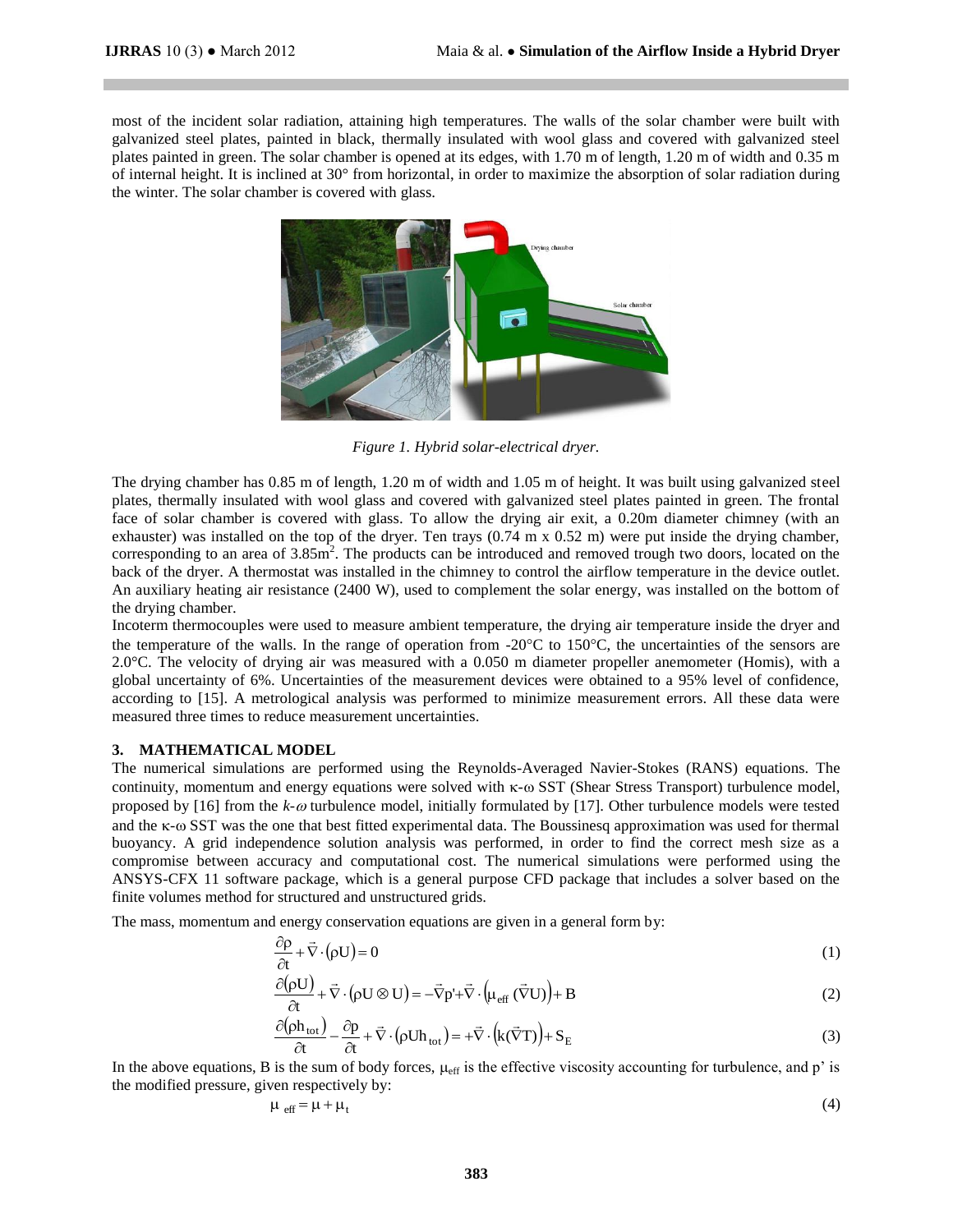$$
p' = p + \frac{2}{3}\rho k \tag{5}
$$

 $h_{\text{tot}}$ , p and k represent the total specific enthalpy, the pressure and the thermal conductivity and  $S_E$  is the energy equation source term. The total specific enthalpy is related to the thermodynamic specific enthalpy h by:

$$
h_{\text{tot}} = h + \frac{1}{2} U^2
$$
 (6)

k<br>
ific enthalpy, the press<br>
ic enthalpy is related to<br>
U<sup>2</sup><br>
2 are considered using<br>
ew from the denomining<br>
far away from the wale k- $\omega$  model, taking<br>  $\frac{1}{1}$ <br>  $\frac{1}{1}$ <br>  $\frac{1}{1}$ <br>  $\frac{1}{1}$ <br>  $\frac{1}{1}$ <br>  $\frac{1}{1}$ <br> In this paper the effects of turbulence are considered using the *SST* (Shear Stress Transport) turbulence model. The model was proposed by [16] and grew from the denominated baseline  $k-\omega$  model [18]. The baseline  $k-\omega$  model makes use of the *k-c* model in regions far away from the walls and the *k-* Wilcox model near the surface. The *SST* model is an improvement of the baseline *k-*  $\omega$  model, taking into account the transport of the turbulent shear stress by a limitation of the eddy viscosity  $v_t$  by

$$
v_t = \frac{a_1 k}{\max(a_1 w, S F_2)}\tag{7}
$$

where:  $v_t = \mu_t / \rho$  and *S* represents an invariant measure of the strain rate.  $F_2$  is a blending function, which restricts the limiter to the wall layer computed by:

$$
F_2 = \tanh(\arg\frac{2}{2})\tag{8}
$$

with:

$$
\arg_2 = \max\left(\frac{2\sqrt{k}}{\beta \omega y} \frac{500v}{y^2 \omega}\right) \tag{9}
$$

The *SST* model is a two-equation model, which means that two additional transport equations must be solved: one for the turbulent kinetic energy  $\kappa$  and one for the specific dissipation  $\omega$ , given, respectively, by:

$$
\frac{\partial(\rho k)}{\partial t} + \vec{\nabla} \cdot (\rho U k) = \vec{\nabla} \cdot \left[ \left( \mu + \frac{\mu_t}{\sigma_{k3}} \right) \vec{\nabla} k \right] + P_k - \beta \rho k \omega \tag{10}
$$

$$
\frac{\partial(\rho\omega)}{\partial t} + \vec{\nabla} \cdot (\rho U \omega) = \vec{\nabla} \cdot \left[ \left( \mu + \frac{\mu_t}{\sigma_{\omega 3}} \right) \vec{\nabla} \omega \right] + (1 - F_2) 2\rho \frac{1}{\sigma_{\omega 2} \omega} \vec{\nabla} \cdot \vec{\nabla} \omega + \alpha_3 \frac{\omega}{k} P_k - \beta_3 \rho \omega^2 \quad (11)
$$

The constants used in the SST model equations are defined as:

 $\alpha_2 = 0.44; \ \beta_2 = 0.0828; \ \sigma_{k2} = 1; \ \text{and} \ \ \sigma_{w2} = 1/0.856$  $\beta' = 0.09; \ \alpha_1 = 5/9; \ \beta_1 = 0.075; \ \sigma_{k1} = 2; \ \sigma_{\omega 1} = 2;$ 

The coefficients of the SST model are a linear combination of the corresponding coefficients of the underlying models, given by:

$$
\Phi_3 = F_2 \Phi_1 + (1 - F_2) \Phi_2 \tag{12}
$$

In the transport equations,  $P_k$  is the turbulence production tensor due to viscous forces, which is computed by:

$$
P_{k} = \mu_{t} \vec{\nabla} U \cdot (\vec{\nabla} U + \vec{\nabla} U^{T}) - \frac{2}{3} (\vec{\nabla} \cdot U) (3\mu_{t} \vec{\nabla} \cdot U + \rho k)
$$
\n(13)

It is important to notice that the model definitions and formulation are presented as used in [20], since the numerical simulations were performed with this commercial code.

The numerical solution of the above equations involves the use of specific boundary conditions, in particular at surfaces bounding of the domain. In this study the boundary conditions were defined as function of the experimental data, as following:

Inlet: according to the experimental data, a mass flow rate of 0.011 kg/s was selected at the entrance of the solar collector. Direction of airflow was normal to air inlet. It was assumed that the air was at ambient temperature, equal to 297.2 K.

Outlet: it was assumed a gauge pressure of 0 Pa at the outlet tube.

Walls: At the walls, no slip and impermeable boundary conditions were used. These conditions assume zero tangential velocity at the walls, and a zero gradient of the other parameters in the normal direction at the walls, excepting some turbulence parameters. The temperature at the walls was set out considering the measured experimental values and applying a boundary condition of Dirichlet type. At the glass walls, the temperature was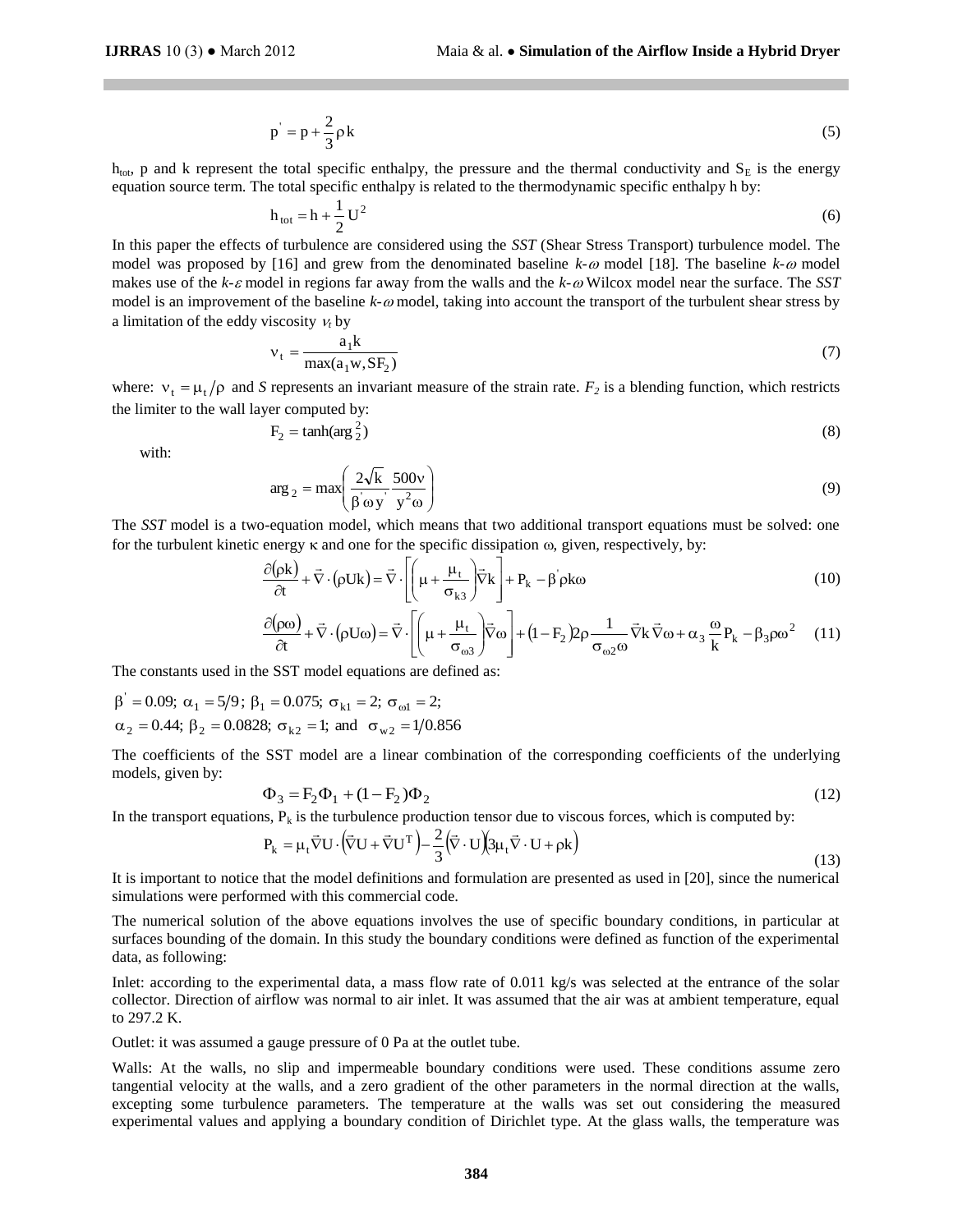considered equal to 35 $^{\circ}$ C, and at the lower plate of the collector, the temperature was considered 57.5 $^{\circ}$ C, according to experimental data. At the other plates, an adiabatic condition was assumed (zero temperature gradient in the normal direction at the wall), due to the insulation used in the prototype.

For the necessary turbulent quantities at boundaries the CFX default boundary conditions assumed for each turbulence model were employed. The models constants also were assumed as the default values considered in the CFX code. The flow is simulating considering a steady state operating condition. The air inside the dryer was assumed as an ideal gas, with an ambient pressure of 92.000 Pa. This is a characteristic ambient pressure value for Belo Horizonte, where the dryer was installed.

#### **4. RESULTS AND DISCUSSION**

The prototype of the hybrid solar dryer was experimentally tested without the trays and with no load. The airflow velocity and temperature were measured in the dryer outlet. The ambient temperature and the wall temperatures of the dryer were also measured. The ambient temperature was (297.22.0) K. At the time the test was performed, the measured time average temperature of the wall drying chamber was  $(313.7\pm 2.0)$  K, of the solar absorber was  $(330.7\pm2.0)$  K, inside the glass collector was  $(308.2\pm2.0)$  K, and the outlet average temperature of the air was  $(311.0\pm2.0)$  K. The mass flow rate calculated at the outlet of the dryer was  $(0.0110\pm0.0005)$  kg/s.

The airflow inside the hybrid solar-dryer was simulated using the ANSYS-CFX 11 software package. The employed computational domain includes the dryer without the trays and without the drying products. The total number of elements and nodes varied among the different simulations and was in the range of 1.984.000 elements and 424.700 nodes. The mesh in regions near the walls was refined using the inflated boundary conditions tool of CFX 11 (Fig. 2).



*Figure 2. Surface mesh.*

An Intel Core 2 Quad 2.50 GHz computer working with Windows operational system with 3.25 GB memory was used for most of the simulations, requiring about 2340 minutes of Central Processing Unit (CPU) time for the most refined mesh. The final mesh size was defined after a series of numerical tests. The control parameters were the exit average velocity and temperature, shown in Table 1.

| <b>Mesh</b> | Nodes number | Exit average velocity $(m/s)$ | Exit average temperature $(K)$ |
|-------------|--------------|-------------------------------|--------------------------------|
|             | 23500        | 3.98                          | 308.5                          |
|             | 179800       | 4.02                          | 311.5                          |
|             | 233000       | 4.02                          | 311.7                          |
|             | 287500       | 4.02                          | 311.3                          |
|             | 373600       | 4.06                          | 311.3                          |
|             | 424700       | 4.06                          | 3113                           |

*Table 1. Settings used in a second order NMR relaxation experiment on a rock core.*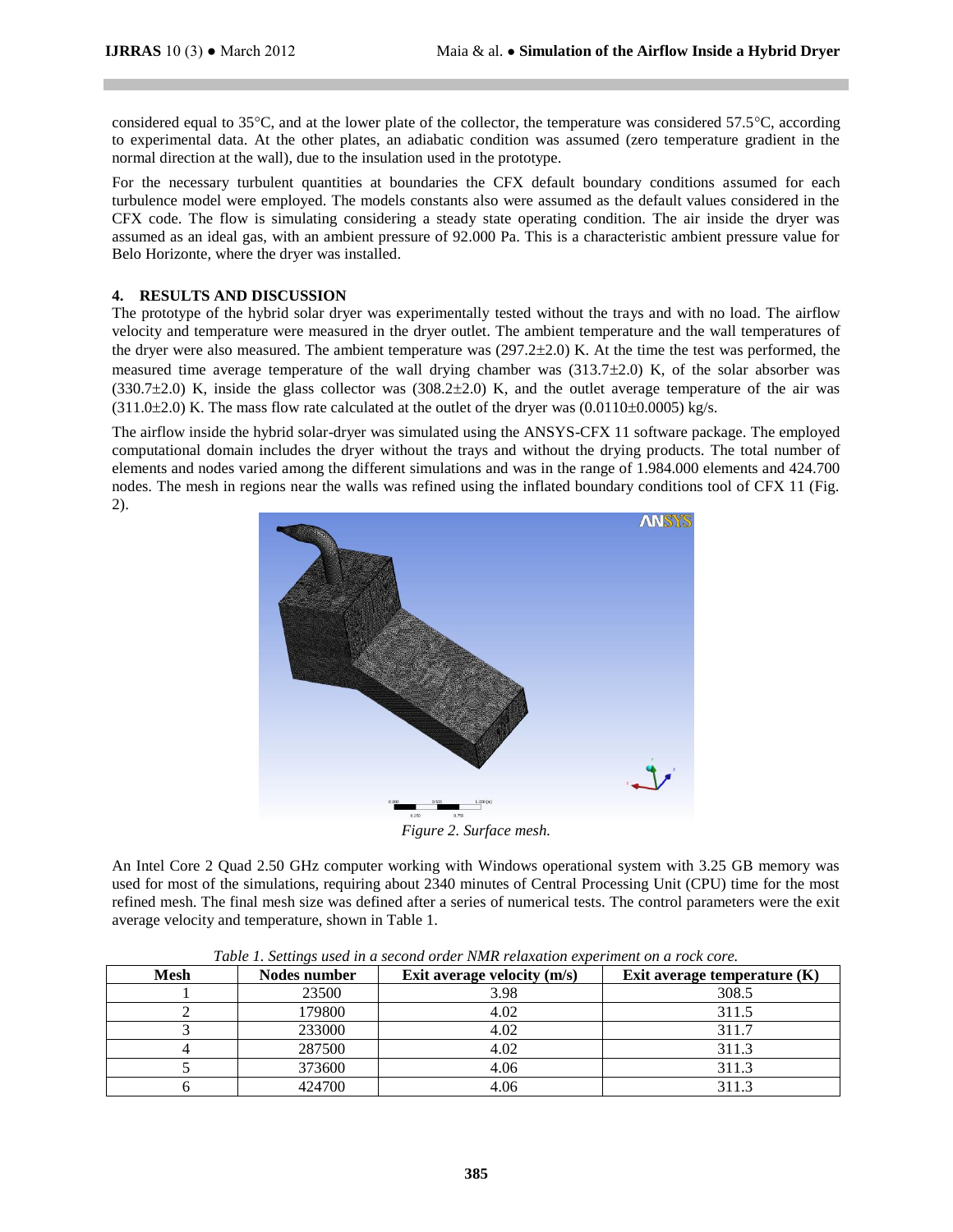The numerically estimated outlet air temperature for the meshes  $4 - 6$  was  $311.3$  K (Table 1), which is in agreement with experimental results, inside the uncertainty range of the temperature sensors. The numerically estimated average exit velocity was 4.06 m/s for meshes 5 and 6, within the uncertainty range of the experimental value, of  $(4.32\pm0.3)$  m/s. The exit mass flow rate for meshes 5 and 6 is also within the uncertainty range of the experimental value. Considering these simulated values the numerical results attained a good convergence regarding the experimental data used for comparison. The numerical results presented next correspond to those obtained for the most refined mesh.



*Figure 3. Wall temperatures.*

Figure 3 shows the temperature field on the solar chamber and drying chamber walls (see Figure 1). It can be seen that, since the air enters the dryer at ambient temperature being heated by the solar collector, the temperature on the solar chamber walls increase towards the drying chamber. The wall temperatures are also in accordance with experimental data. The experimental value for the drying chamber wall is 313.6 K. In the simulations, a temperature of 311.6 K was obtained. It should be pointed out that these walls are well insulated in the experimental setup, and were simulated considering adiabatic wall in the numerical model. Thus the comparison considers resultant temperature values, one experimentally determined and the other numerically computed. In this case it can be noted that the model reproduces well this wall temperature.

Figure 4 presents the airflow temperature in a plane situated in the middle of the dryer (inlet section, solar chamber, drying chamber and exit region). It can be seen that the distribution of temperatures inside the dryer in this vertical plane is almost homogeneous, excepting at the solar collector surface (bottom inclined surface), where higher temperatures are obtained, of about 330 K, as well as, the highest temperature gradients. In fact this surface receives more energy than the upper surface made from glass, mainly due to the thermal radiation absorption. Overall, the mean temperature gradient between the dryer inlet and outlet regions is approximately equal to 14 K, which is a reasonable value.



*Figure 4. Temperature field inside the dryer (middle section).*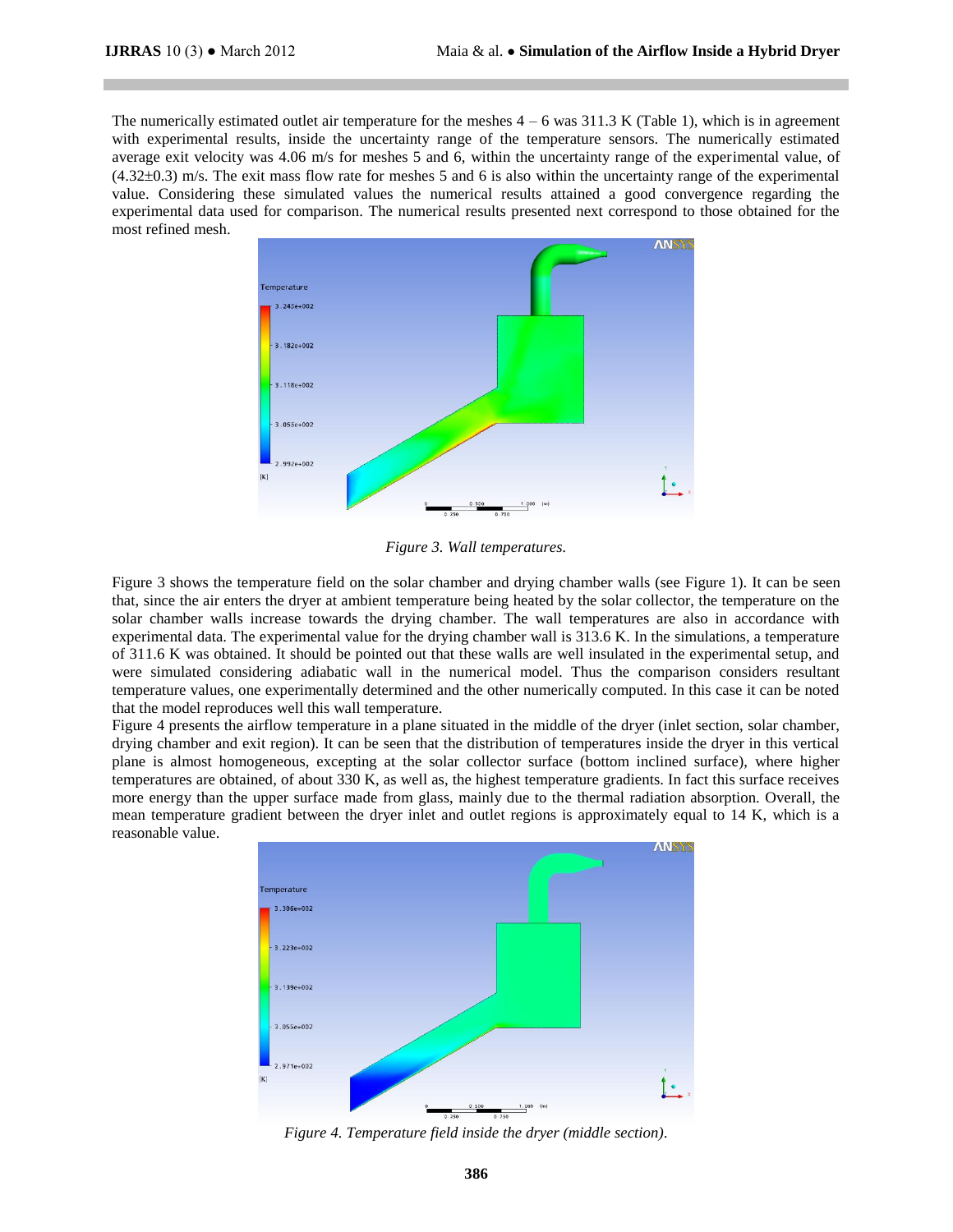In Figure 5 is shown the temperature distribution in several horizontal planes inside the drying chamber. In these cases it is observed a uniform cross-sectional distribution of the temperature field inside the drying chamber. In fact the temperatures changes more along and across the solar collector, that along and across the drying chamber. This temperature distribution is benefic, because it is expected a uniform drying processes in order to avoid different final moisture content of the products. The higher temperatures are observed at the backward wall, because in this region the flow particles coming from the solar collector more heated bottom wall circulates. It should be noted that in the present analysis the trays and the drying products were not considered leading to more uniform temperature distributions.



*Figure 5. Temperature distribution inside the drying chamber (axis x and z directions).*

Figure 6 presents the velocity field of the airflow in the middle of the dryer. The velocity increases towards the exit section. This behaviour was expected, since the flow cross-section decreases in this direction. It can also be noticed that the velocity is homogeneous in a vertical plane in the solar collector and drying chamber, denoting a small turbulent Reynolds number flow in almost all the drying section (approximately  $9.0x10<sup>3</sup>$ ). This behaviour of the temperature and velocity is desirable for dryer purposes, since it guarantees a high-quality and homogeneous drying process.



*Figure 6. Velocity field inside a middle vertical plane in the dryer.*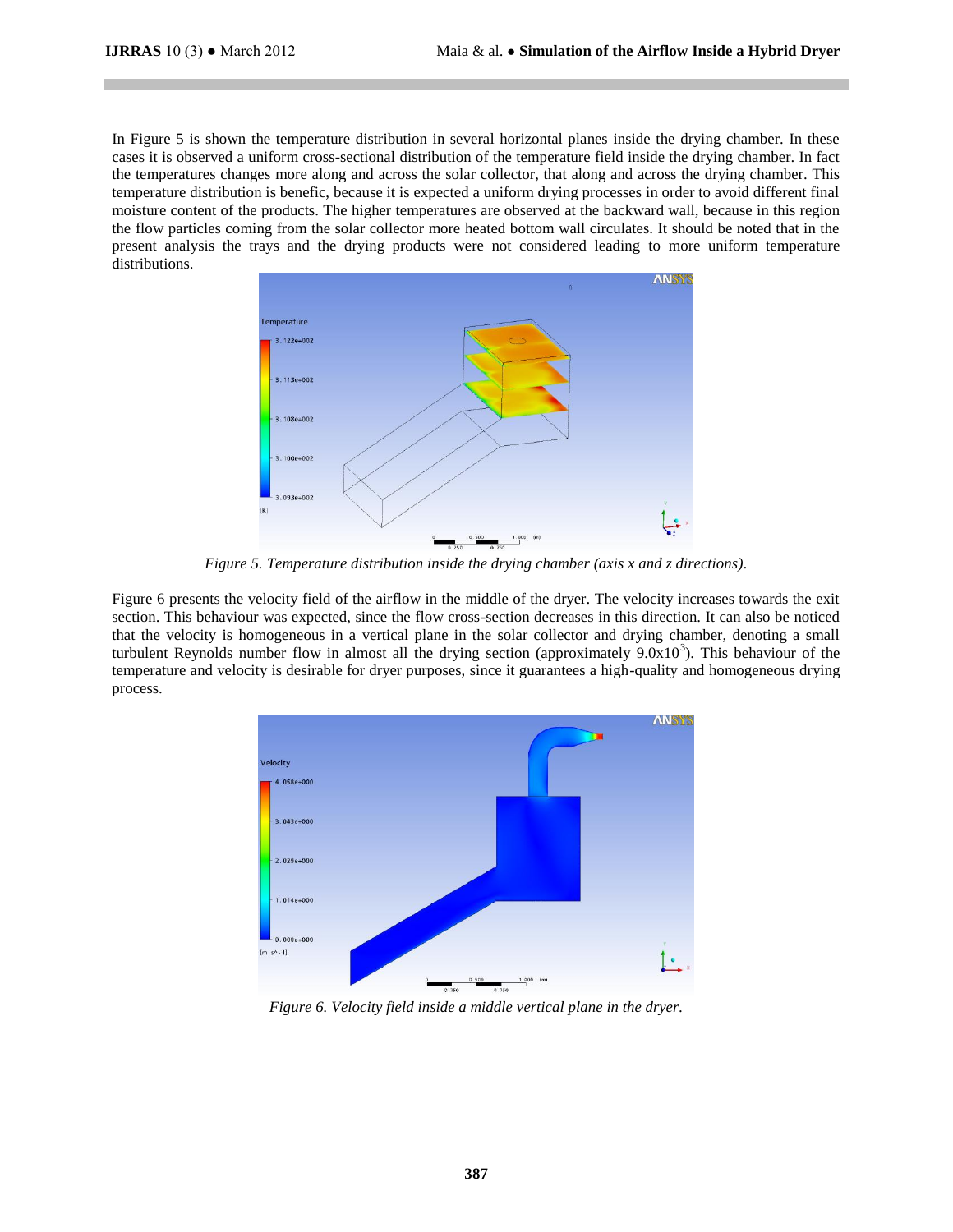

*Figure 7. Mean velocity distribution inside the drying chamber.*

In Figure 7 is displayed the mean velocity distribution in several cross-sectional horizontal planes inside the drying chamber. In the low lower planes in height is observed a small velocity at the drying chamber center, while in the last plane, located near the drying chamber exit the smaller velocity values are encountered at the walls. This flow pattern can be explained by the streamlines displayed in Figure 8. As observed in this figure (and previously explained in Figure 5 discussion) the hottest air coming from the solar collector bottom wall forms a recirculation region in the drying chamber vertical direction, flowing first near the drying chamber backward wall, and then turning around the others wall (top and frontal walls) of the drying chamber, finally flowing again near the backward wall to the exit region located at the top drying chamber wall. This flow pattern is the responsible by the crosssectional temperature distribution plotted in Figure 5. Certainly other fluid particle will perform another trajectories, mainly flowing directly by the central region of the drying chamber up to the exit region. But, in average the flow behaviour above described seems to be the main flow pattern in the drying section. As expected, this recirculation region is formed by the buoyancy and forced convection effects, which are present in the flow at the same time. This flow patterns indicates that the region near the backward wall should be the more effective for drying purposes.



*Figure 8. Flow streamlines along the solar and drying chambers.*

#### **5. OVERALL CONCLUSIONS**

Hybrid solar dryers arise as an interesting option to reduce the drying costs, compared to artificial driers costs, for the same quality of the final product. In this study, a hybrid solar dryer was constructed and experimentally tested in the city of Belo Horizonte (Brazil). The dryer was tested without the trays and without any load. Steady-state temperatures and mass flow rate were measured in order to provide experimental data to validate a numerical model. The numerical simulation of the airflow inside this hybrid solar-electrical dryer was performed with the ANSYS-CFX 11 code. Experimental data was used for the boundary conditions and numerical validation. The numerical results were in agreement with experimental results, inside the uncertainty range of the temperature sensors.